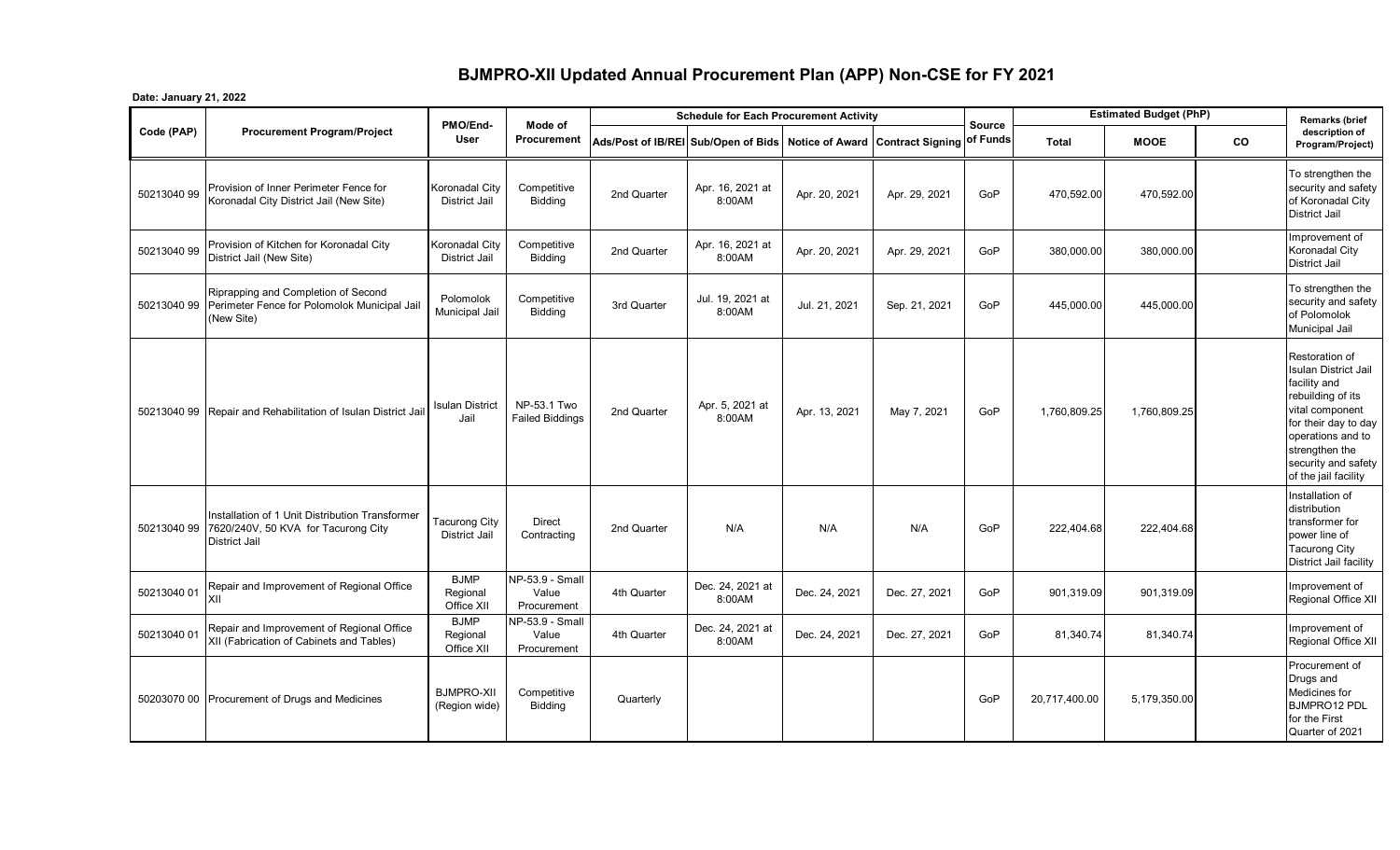| 50203080 00             | Procurement of Medical, Dental and<br>Laboratory         | <b>BJMPRO-XII</b><br>(Region wide) | Competitive<br>Bidding            | Semestral |  | GoP | 561,660.00   | 280,830.00   | Procurement of<br>Medical, Dental<br>and Laboratory for<br>the First Quarter<br>of 2021                                  |  |
|-------------------------|----------------------------------------------------------|------------------------------------|-----------------------------------|-----------|--|-----|--------------|--------------|--------------------------------------------------------------------------------------------------------------------------|--|
|                         | 50203010 00 Procurement of Assorted Office Supplies      | <b>BJMPRO-XII</b><br>(Region wide) | Competitive<br>Bidding            | Semestral |  | GoP | 2,079,608.00 | 1,039,804.00 | Procurement of<br><b>Assorted Office</b><br>Supplies for the<br>First Quarter of<br>2021                                 |  |
| 50203990 00             | Procurement of Assorted Rehabilitation<br>Supplies       | <b>BJMPRO-XII</b><br>(Region wide) | Competitive<br>Bidding            | Quarterly |  | GoP | 5,904,000.00 | 1,476,000.00 | Procurement of<br>Assorted<br>Rehabilitation<br>Supplies for<br><b>BJMPRO12 PDLs</b><br>for the First<br>Quarter of 2021 |  |
|                         | 50203090 00 Procurement of Petroleum, Oil and Lubricants | <b>BJMPRO-XII</b><br>(Region wide) | Competitive<br><b>Bidding</b>     | Semestral |  | GoP | 2,093,000.00 | 1,046,500.00 | Procurement of<br>Petroleum, Oil and<br>Lubricants for the<br>First Quarter of<br>2021                                   |  |
|                         | 50203120 00 Procurement of Military and Police Supplies  | <b>BJMPRO-XII</b><br>(Region wide) | <b>Small Value</b><br>Procurement | Semestral |  | GoP | 177,600.00   | 88,800.00    | Procurement of<br>Military and Police<br>Supplies of 2021                                                                |  |
| 50203250-00 PDLs' MSE   |                                                          | <b>BJMPRO-XII</b><br>(Region wide) | Small Value<br>Procurement        | Quarterly |  | GoP | 7,484,700.00 | 1,871,175.00 | Procurement of<br>Other Supplies for<br>the consumption<br>of BJMPRO-XII                                                 |  |
|                         | 50204010 00 Water Expenses                               | <b>BJMPRO-XII</b><br>(Region wide) | Direct<br>Contracting             | Monthly   |  | GoP | 1,204,635.96 | 100,386.33   | General<br>Management and<br>Supervision                                                                                 |  |
| 50204020 00 Electricity |                                                          | <b>BJMPRO-XII</b><br>(Region wide) | Direct<br>Contracting             | Monthly   |  | GoP | 7,027,743.24 | 585,645.27   | General<br>Management and<br>Supervision                                                                                 |  |
| 50205020 00             | Telephone/Fax landline Expenses                          | <b>BJMPRO-XII</b><br>(Region wide) | Direct<br>Contracting             | Monthly   |  | GoP | 145,107.96   | 12,092.33    | General<br>Management and<br>Supervision                                                                                 |  |
| 50205030 00             | Internet and Subscription                                | <b>BJMPRO-XII</b><br>(Region wide) | Direct<br>Contracting             | Monthly   |  | GoP | 220,815.36   | 18,401.28    | General<br>Management and<br>Supervision                                                                                 |  |
|                         | 50205010 00 Postage and Courier Services                 | <b>BJMPRO-XII</b><br>(Region wide) | Direct<br>Contracting             | Monthly   |  | GoP | 180,000.00   | 15,000.00    | General<br>Management and<br>Supervision                                                                                 |  |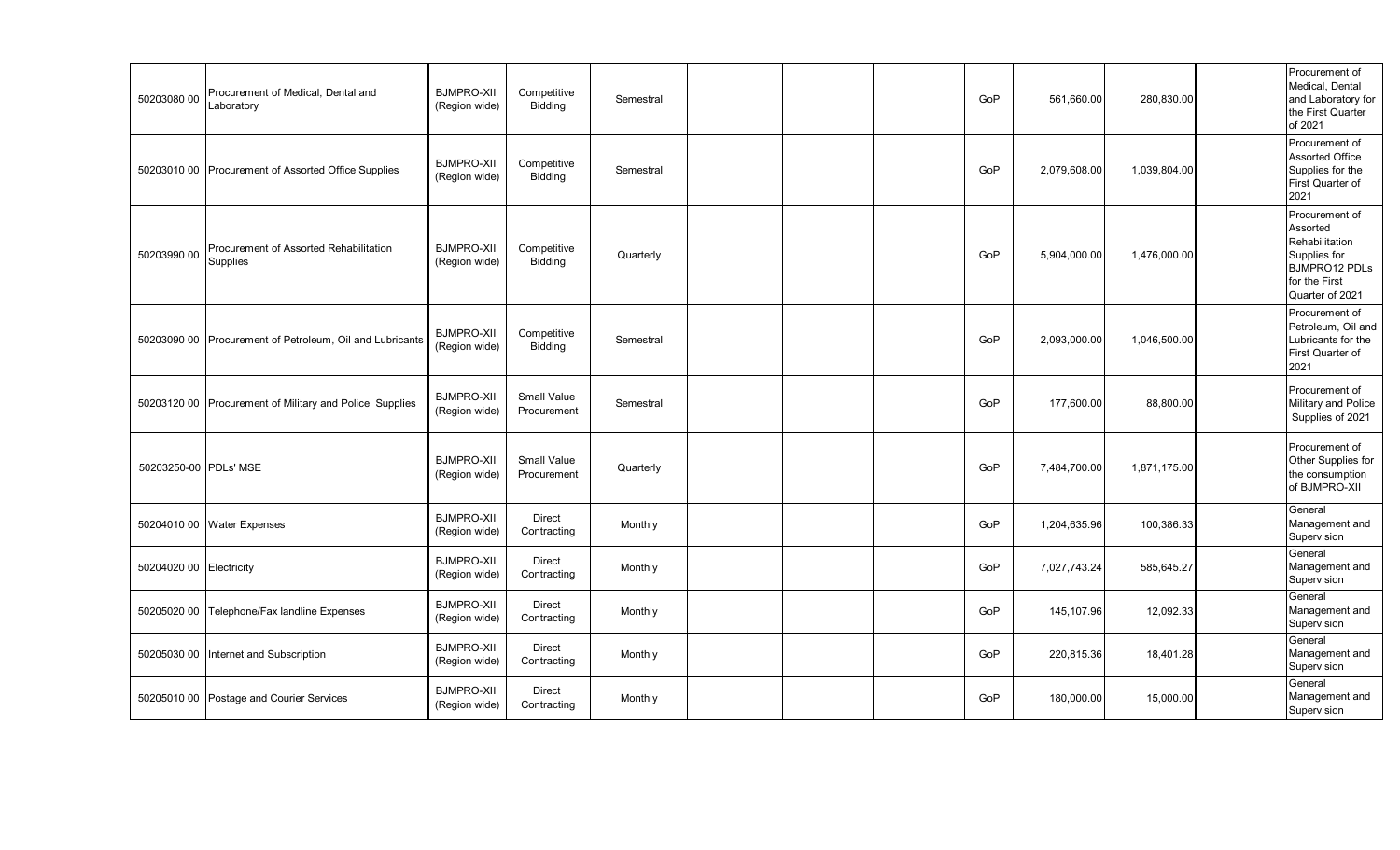|             | 50299020 00 Printing and Publication Expenses                          | <b>BJMPRO-XII</b><br>(Region wide)                     | <b>Small Value</b><br>Procurement | Quarterly   |  | GoP | 238,920.00 | 59,730.00  | General<br>Management and<br>Supervision                         |
|-------------|------------------------------------------------------------------------|--------------------------------------------------------|-----------------------------------|-------------|--|-----|------------|------------|------------------------------------------------------------------|
|             | 50215020 00 Fidelity Bond Premiums                                     | <b>BJMPRO-XII</b><br>(Region wide)                     | Direct<br>Contracting             | Annually    |  | GoP | 190,837.50 | 190,837.50 | General<br>Management and<br>Supervision                         |
|             | 50211020 00 Auditing Services                                          | <b>BJMPRO-XII</b><br>(Region wide)                     | <b>Direct</b><br>Contracting      | Annually    |  | GoP | 84,000.00  | 84,000.00  | General<br>Management and<br>Supervision                         |
| 50213060 99 | Repair of Defects and Maintenance of<br>Mitsubishi L300 BTVs (SHT 336) | Tacurong City<br><b>District Jail</b>                  | <b>Small Value</b><br>Procurement | 1st Quarter |  | GoP | 30,000.00  | 30,000.00  | To maintain the<br>good running<br>condition of BJMP<br>Vehicles |
| 50213060 99 | Repair of Defects and Maintenance of<br>Mitsubishi L300 BTVs (SHT 340) | <b>Tacurong City</b><br>District Jail-<br>Female Dorm. | <b>Small Value</b><br>Procurement | 1st Quarter |  | GoP | 25,000.00  | 25,000.00  | To maintain the<br>good running<br>condition of BJMP<br>Vehicles |
| 50213060 99 | Repair of Defects and Maintenance of<br>Mitsubishi L300 BTVs (SHT 650) | Kidapawan<br>City District Jai                         | Small Value<br>Procurement        | 2nd Quarter |  | GoP | 35,000.00  | 35,000.00  | To maintain the<br>good running<br>condition of BJMP<br>Vehicles |
| 50213060 99 | Repair of Defects and Maintenance of<br>Mitsubishi L300 BTVs (B2 D501) | <b>Isulan District</b><br>Jail                         | <b>Small Value</b><br>Procurement | 2nd Quarter |  | GoP | 25,000.00  | 25,000.00  | To maintain the<br>good running<br>condition of BJMP<br>Vehicles |
| 50213060 99 | Repair of Defects and Maintenance of<br>Mitsubishi L300 BTVs (B2 C758) | General<br>Santos City<br>Jail-Male<br>Dorm.           | Small Value<br>Procurement        | 2nd Quarter |  | GoP | 32,000.00  | 32,000.00  | To maintain the<br>good running<br>condition of BJMP<br>Vehicles |
| 5021306099  | Repair of Defects and Maintenance of<br>Mitsubishi L300 BTVs (B2 D500) | North<br>Cotabato<br><b>District Jail</b>              | Small Value<br>Procurement        | 3rd Quarter |  | GoP | 35,000.00  | 35,000.00  | To maintain the<br>good running<br>condition of BJMP<br>Vehicles |
| 50213060 99 | Repair of Defects and Maintenance of<br>Mitsubishi L300 BTVs (B0 G431) | Polomolok<br>Municipal Jail                            | <b>Small Value</b><br>Procurement | 3rd Quarter |  | GoP | 26,680.00  | 26,680.00  | To maintain the<br>good running<br>condition of BJMP<br>Vehicles |
| 50213060 99 | Repair of Defects and Maintenance of<br>Mitsubishi L300 BTVs (B2 C588) | Makilala<br><b>District Jail</b>                       | Small Value<br>Procurement        | 4th Quarter |  | GoP | 20,000.00  | 20,000.00  | To maintain the<br>good running<br>condition of BJMP<br>Vehicles |
| 5021306099  | Repair of Defects and Maintenance of<br>Mitsubishi L300 BTVs (B2 C758) | General<br>Santos City<br>Jail-Female<br>Dorm.         | <b>Small Value</b><br>Procurement | 4th Quarter |  | GoP | 25,000.00  | 25,000.00  | To maintain the<br>good running<br>condition of BJMP<br>Vehicles |